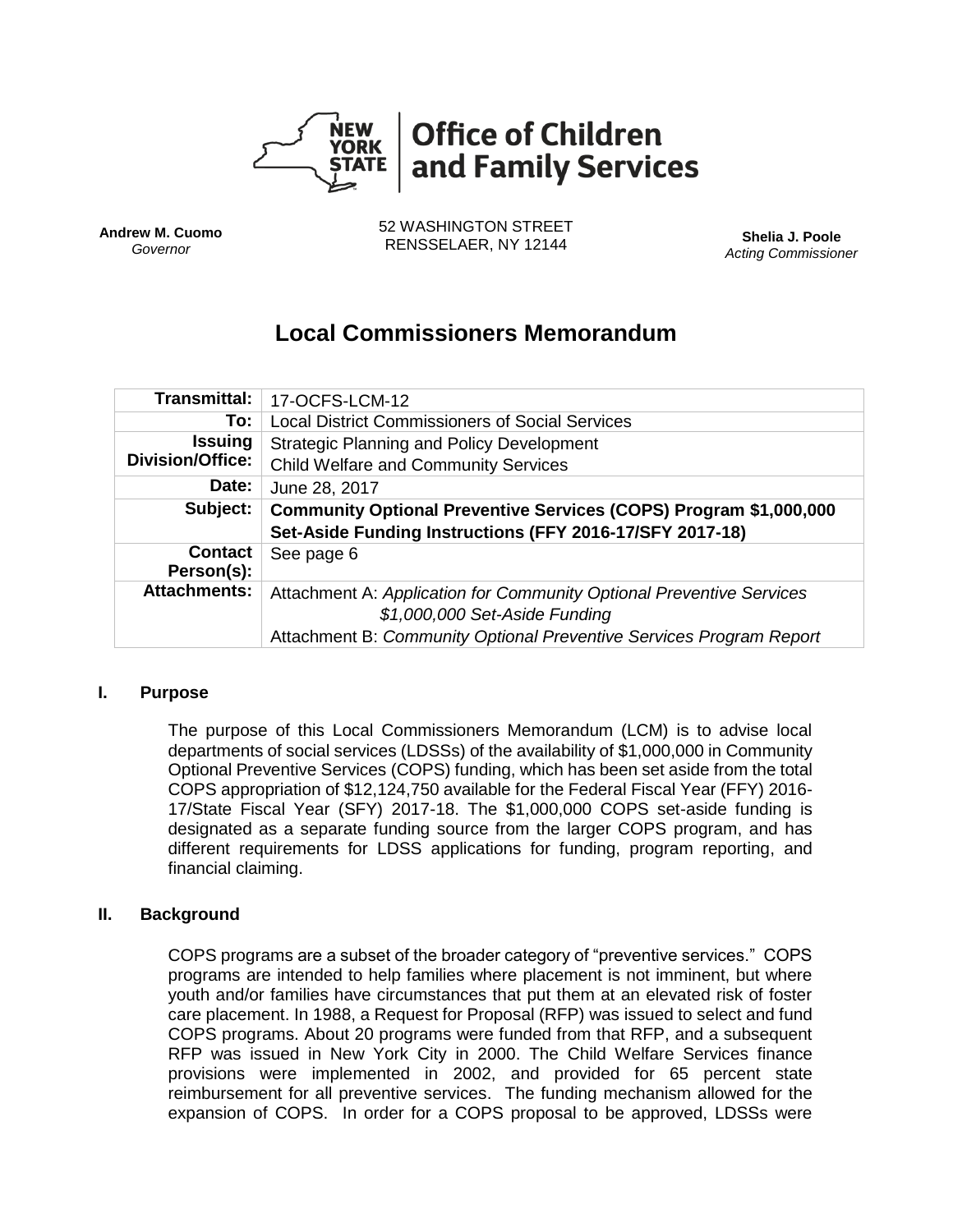required to submit a plan to OCFS that described the program, specified the target population in need, and demonstrated that the population was at elevated risk of foster care placement, but not at imminent risk of out-of-home placement.

COPS programs are aimed at supporting community services that work with youth and families before a serious problem develops, with the long-term goal of reducing the need for foster care.

In 2008, LDSSs were surveyed regarding their COPS programs, and this information was published in January 2009 in *Community Optional Preventive Services (COPS): Findings from OCFS's COPS Survey.* As part of this survey, LDSSs were specifically asked to report on performance targets and achievement of these targets. LDSSs were also required to report to OCFS on performance targets or outcomes of their COPS programs.

In 07-OCFS-LCM-12, "outcome" is defined as "the anticipated change in, or maintenance of, conditions or behaviors of a targeted population as a result of the provision of services." Performance targets provide evidence of whether the program accomplished its outcomes. It is important that performance targets and outcomes established are specific, measurable, achievable, realistic, and time-bound. For more information regarding how to develop outcomes, you may wish to visit the OCFS website: [http://ocfs.ny.gov/main/sppd/eff\\_practices/.](http://ocfs.ny.gov/main/sppd/eff_practices/)

#### **III. Program Implications**

For FFY 2016-17/SFY 2017-18, \$12,124,750 in COPS funding was made available, of which \$1,000,000 was set aside to be used to provide funding to an eligible program(s) with evaluation results that demonstrates program effectiveness and a private monetary funding contribution. Any program costs supported through a district's share of the \$11,124,750 COPS allocation cannot be used to access funding from the \$1,000,000 set-aside. This \$1,000,000 in set-aside funding is for COPS services provided from October 1, 2016, through September 30, 2017. Claims for eligible COPS expenditures must be submitted by March 31, 2018.

An LDSS must file separate claims to specifically identify costs for COPS services delivered through the COPS set-aside appropriation or the larger COPS program. In order to receive reimbursement for a COPS program, an LDSS must demonstrate that the program had been approved by OCFS on or before October 1, 2008. In addition, the expenses claimed cannot exceed the costs for the programs that were in effect October 1, 2008. An LDSS may contract to restart a program that had ceased to provide COPS, but was both approved by OCFS and in operation as of October 1, 2008; however, this may only be done at an amount not to exceed the level of funding received as of October 1, 2008. Furthermore, an LDSS cannot receive state reimbursement for any COPS services provided during a time when it did not have a contract in place, and the LDSS cannot contract retroactively for the services. For example, if an LDSS terminated a contract on December 31, 2016, and did not enter into a new contract until April 15, 2017, it could claim for the services provided from October 1, 2016, through December 31, 2016, and for the services provided from April 15, 2017, through September 30, 2017, but not for any services provided from January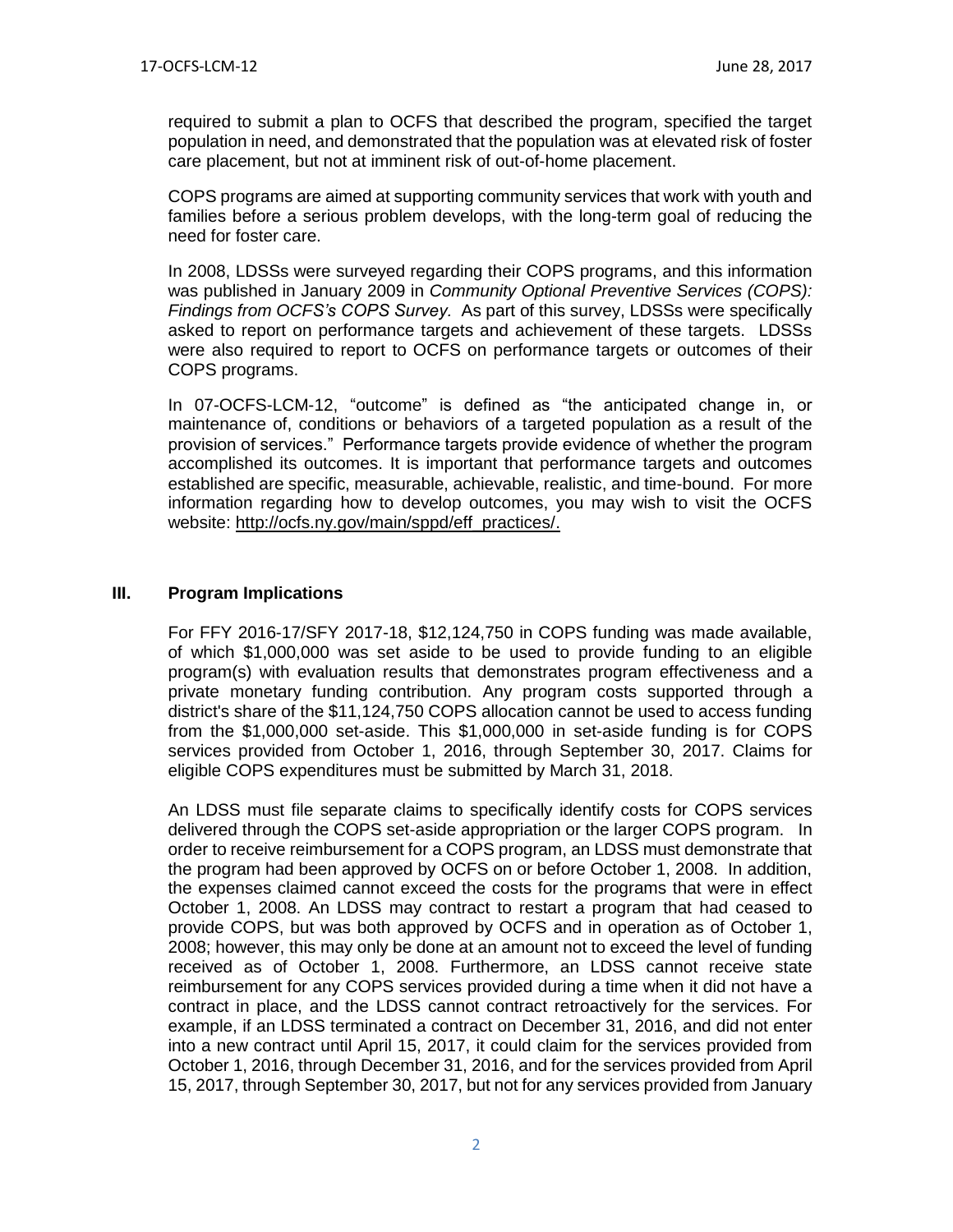1, 2017, through April 14, 2017. That is, no claims are permissible for the time period for which a contract did not exist.

LDSSs may receive dollar-for-dollar reimbursement, i.e., 50 percent, state reimbursement based on the private funds they receive for the costs of eligible services provided from October 1, 2016, through September 30, 2017, up to the amount of the \$1,000,000 COPS set-aside funding. Donated funds must equal at least 25 percent of the total program cost, with a required minimum of at least \$15,000 for the period of July 1, 2016, through June 30, 2017. The dollar-for-dollar state reimbursement share cannot exceed the eligible cost of the project. If there are insufficient funds in the capped appropriation to reimburse LDSSs dollar-for-dollar for eligible COPS expenditures claimed, LDSSs will receive their proportionate share of the \$1,000,000 set-aside based on the total of the LDSS's actual and eligible COPS expenditures claimed. The LDSS's actual expenditure total is then compared to the statewide total of all LDSSs' eligible expenditures claimed. OCFS may reallocate any unspent funds from an LDSS to other LDSSs that have claims in excess of their allocation. Any donated funds must be received from July 1, 2016, through June 30, 2017. For claims to be approved for payment, LDSSs must demonstrate the receipt of donated funds by July 21, 2017.

The following narrative provides an example of LDSS reimbursement for a COPS setaside program. If a district has \$15,000 donated funds and \$60,000 eligible COPS expenditures, the state share match is \$15,000 and the local share is \$45,000. This includes the \$15,000 donated funds and the \$30,000 regular local share. A second example: if a district has a \$200,000 eligible COPS expenditure, the donated funds requirement would be \$50,000, the state share match would be \$50,000, and the local share would be \$150,000, which includes the \$50,000 donated funds and the \$100,000 regular local share.

# **Application Instructions**

LDSSs that are applying for this separate \$1,000,000 of COPS funding may do so by submitting Attachment A, *Application for Community Optional Preventive Services \$1,000,000 Set-Aside Funding* for FFY 2016-17/SFY 2017-18, and the following documentation demonstrating that they meet the eligibility criteria:

1. Program Evaluation

LDSSs or programs must demonstrate quality of services provided and program effectiveness.

- Demonstrate how the program is a "best practice" or "evidence-based" program, and include:
	- o Disproportionate Minority Representation (DMR) data; and
	- o Amount of funds used for program evaluation.
- 2. Demonstrate private monetary support

LDSSs must demonstrate private monetary support received from July 1, 2016, through June 30, 2017. Documentation of private monetary support must be submitted to OCFS no later than July 21, 2017. The following are examples of acceptable documentation of private monetary support:

Letter from agency/organization providing monetary support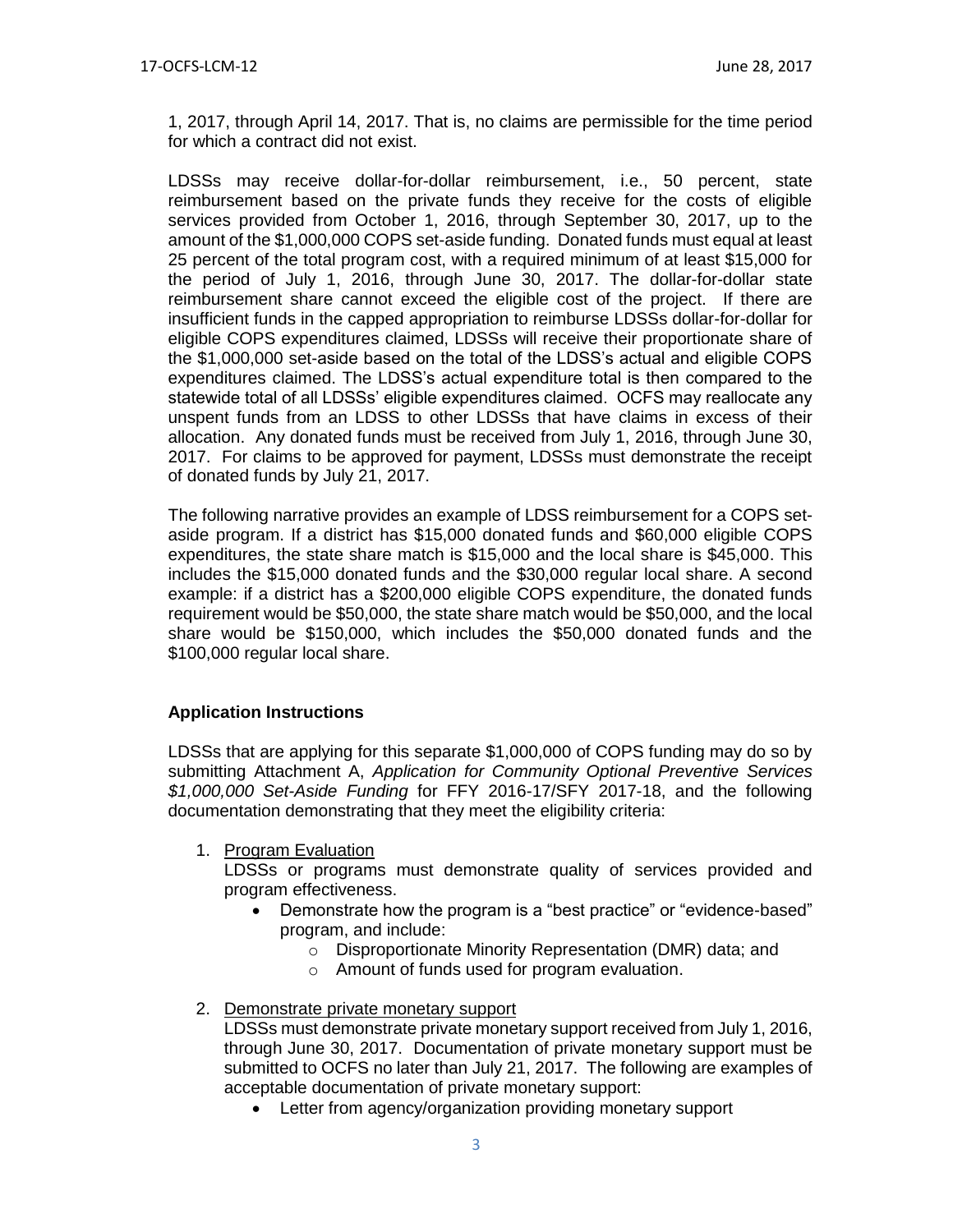- Canceled check from agency/organization providing monetary support or
- Financial records showing receipt of private funds

Donated funds must be equal to at least 25 percent of the total program cost, with a minimum of at least \$15,000.

3. Program Budget

A detailed program budget must be provided.

4. Program Design

Submit a program outline explaining the design, components, services to be provided, and population intended to be served that is being funded.

Each LDSS that applies for this separate \$1,000,000 COPS funding needs to complete Attachment A, *Application for Community Optional Preventive Services \$1,000,000 Set-Aside Funding*, with the supporting documentation listed above and submit it by July 21, 2017, to:

**Bureau of Policy Analysis** New York State Office of Children and Family Services Strategic Planning and Policy Development 52 Washington Street, Room 322 N Rensselaer, NY 12144

Or email a copy to [ocfs.sm.policy@ocfs.ny.gov](mailto:ocfs.sm.policy@ocfs.ny.gov)

OCFS will review the timely applications for this funding with supporting documentation. OCFS will make a determination for each LDSS that has applied for this funding. LDSSs will be notified if their COPS programs have met the eligibility criteria and the amount of their allocation.

All LDSSs that have submitted by July 21, 2017, an Attachment A, *Application for Community Optional Preventive Services \$1,000,000 Set-Aside Funding*, with complete documentation, and that meet the criteria for this separate COPS funding of \$1,000,000, will receive a proportionate share of the funds.

#### **COPS Program Report Form**

COPS programs that are funded out of this separate \$1,000,000 allocation will need to provide OCFS with a report of their progress toward meeting stated program outcomes. For each COPS program that receives this funding, LDSSs will need to complete an Attachment B, *Community Optional Preventive Services Set-Aside Program Report*, and submit the report to OCFS by October 15, 2017. This template asks LDSSs to provide demographic information and to report on current performance targets or outcomes that have been required for all preventive services programs (see 07-OCFS-LCM-12).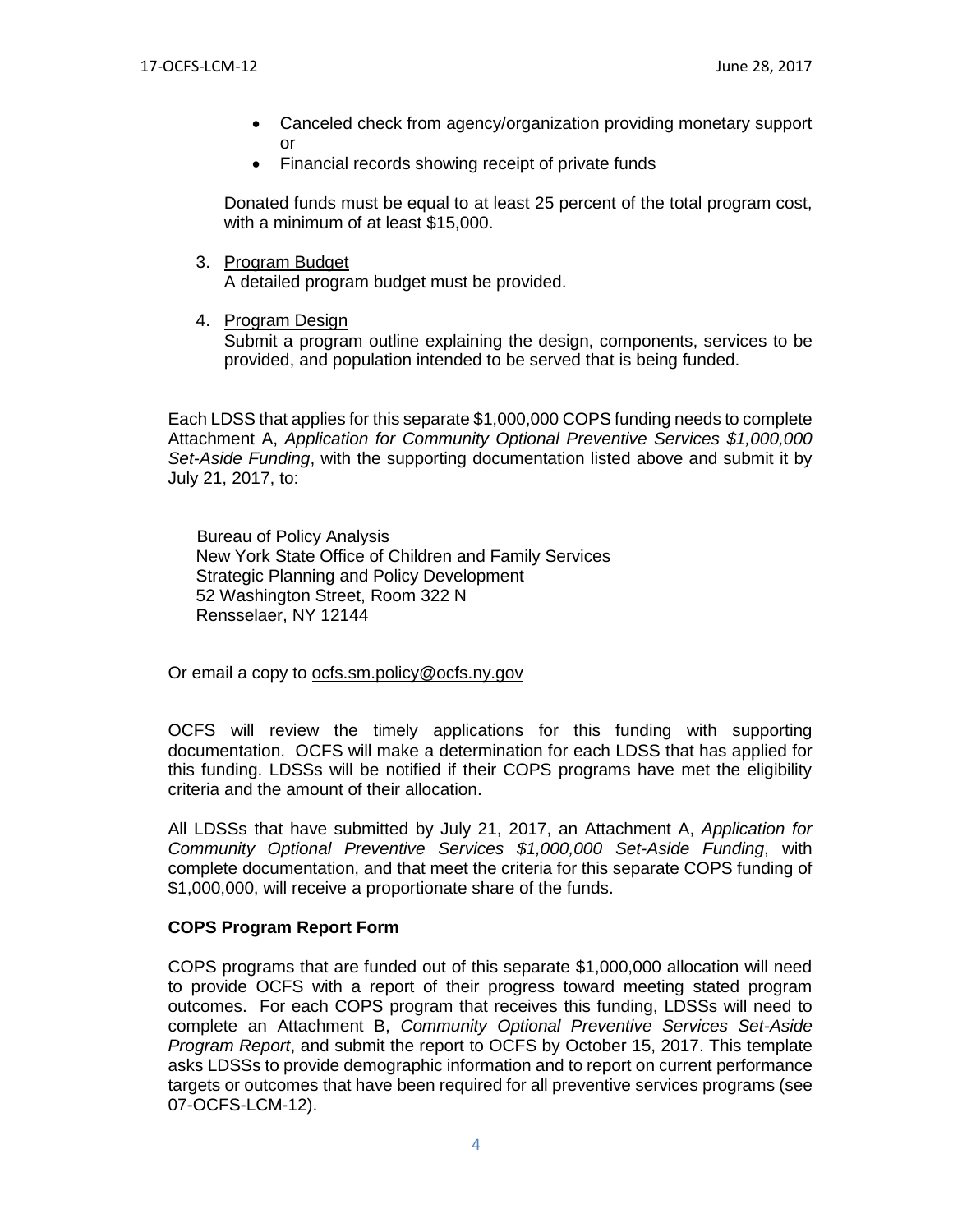For the purpose of this requirement, "performance" means quantifiable and verifiable interim changes in, or maintenance of, the conditions or behaviors of the target population resulting from the provision of services that indicate progress towards an outcome. "Outcome" means the anticipated change in, or maintenance of, conditions or behaviors of a targeted population as a result of the provision of services.

Please complete an Attachment B, *Community Optional Preventive Services Set-Aside Program Report*, for each COPS program that receives an allocation from the \$1,000,000 separate funding, and submit the form by October 15, 2017, to:

Bureau of Policy Analysis New York State Office of Children and Family Services Strategic Planning and Policy Development 52 Washington Street, Room 322 N Rensselaer, NY 12144

Or email a copy to [ocfs.sm.policy@ocfs.ny.gov](mailto:ocfs.sm.policy@ocfs.ny.gov)

## **IV. Claiming Instructions**

An LDSS will use the following set of instructions to claim reimbursement for eligible COPS set-aside services from October 1, 2016, through September 30, 2017. Claims for eligible expenditures must be submitted by March 31, 2018.

If OCFS determines there are insufficient COPS set-aside funds available to reimburse LDSSs for eligible COPS expenditures claimed, OCFS may reallocate unclaimed funding to other LDSSs that have claims in excess of their allocation.

The expenditures for the COPS 2016-2017 set-aside should be claimed through the RF17 claim package for special project claiming. These costs should be identified as F17 functional costs and reported on the Schedule D, *DSS Administrative Expenses Allocation and Distribution by Function and Program* (LDSS-2347), in the F17 column in the RF2A claim package. The individual project costs should also be reported under the project label "COPS 2016-2017 Set-Aside" on the LDSS-4975A, *RF17 Worksheet, Distribution of Allocated Costs to Other Reimbursable Programs*.

Program costs should be reported as object of expense 37 - Special Project Program Expense on the LDSS-923B Summary-Program (page 2), *Schedule of Payments for Expenses Other Than Salaries for Other Reimbursable Programs*. Total project costs and shares should be reported on the LDSS-4975, *Monthly Statement of Special Project Claims Federal and State Aid* (RF17).

Please note that by signing the RF17 Claim Package certification statement, the administrative official and fiscal officer also attest that their district has met the required level of donated funds and that these amounts are included in the total costs reported on the RF17 Claim Package.

Instructions for reporting expenditures on the Schedules D and RF17 Claim Package are found in Chapters 7 and 18 of the *Fiscal Reference Manual*, Volume 3. The manual is available on the Intranet: [http://otda.state.nyenet/bfdm/finance/.](http://otda.state.nyenet/bfdm/finance/)

OCFS may reallocate any unspent funds from an LDSS to other LDSSs that have claims in excess of their allocations.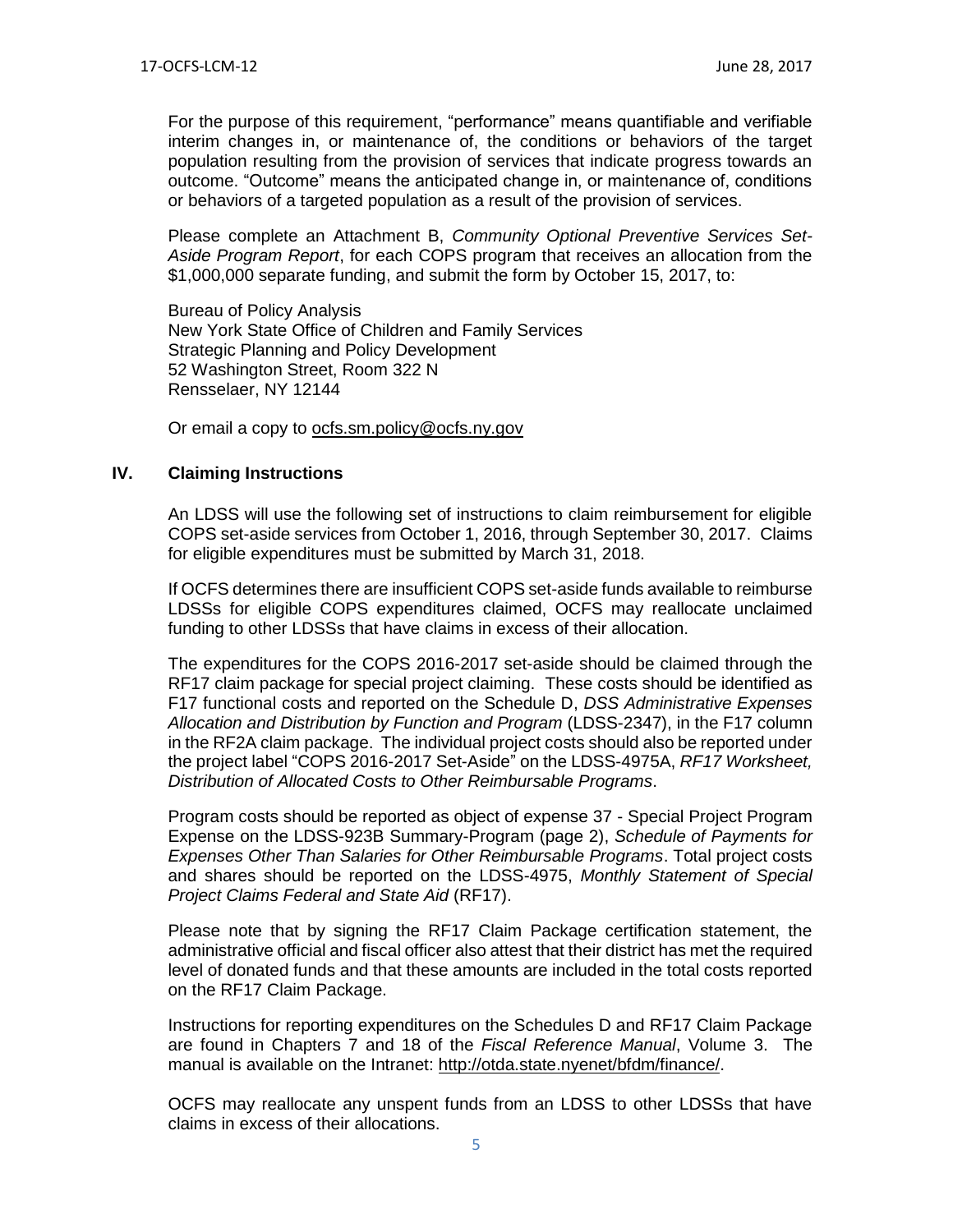## **V. Contact Information**

Any questions concerning this release should be directed to the appropriate OCFS regional office, Division of Child Welfare and Community Services:

Buffalo Regional Office - Amanda Darling (716) 847-3145 [Amanda.Darling@ocfs.ny.gov](mailto:Amanda.Darling@ocfs.ny.gov)

Rochester Regional Office - Karen Buck (585) 238-8201 [Karen.Buck@ocfs.ny.gov](mailto:Karen.Buck@ocfs.ny.gov)

Syracuse Regional Office - Sara Simon (315) 423-1200 [Sara.Simon@ocfs.ny.gov](mailto:Sara.Simon@ocfs.ny.gov)

Albany Regional Office - John Lockwood (518) 486-707[8](mailto:%20John.Lockwood@ocfs.ny.gov) [John.Lockwood@ocfs.ny.gov](mailto:%20John.Lockwood@ocfs.ny.gov) 

Spring Valley Regional Office - Yolanda Désarmé (845) 708-2499 [Yolanda.Desarme@ocfs.ny.gov](mailto:Yolanda.Desarme@ocfs.ny.gov)

New York City Regional Office - Ronni Fuchs (212) 383-1788 [Ronni.Fuchs@ocfs.ny.gov](mailto:Ronni.Fuchs@ocfs.ny.gov)

Native American Services - Heather LaForme (716) 847-3123 [Heather.LaForme@ocfs.ny.gov](mailto:Heather.LaForme@ocfs.ny.gov)

Questions pertaining to claiming only should be directed to the New York State Office of Temporary and Disability Assistance, Bureau of Financial Services:

Regions I - IV: Dan Stuhlman (518) 474-7549 [Dan.Stuhlman@otda.ny.gov](mailto:Dan.Stuhlman@otda.ny.gov)

Regions V & VI: Michael Simon (212) 961-8250 [Michael.Simon@otda.ny.gov](mailto:Michael.Simon@otda.ny.gov)

**Issued By: /s/ Thomas R. Brooks**

Name: Thomas R. Brooks Title: Deputy Commissioner Division/Office: Strategic Planning and Policy Development

#### **/s/ Laura M. Velez**

Name: Laura M. Velez Title: Deputy Commissioner Division/Office: Child Welfare and Community Services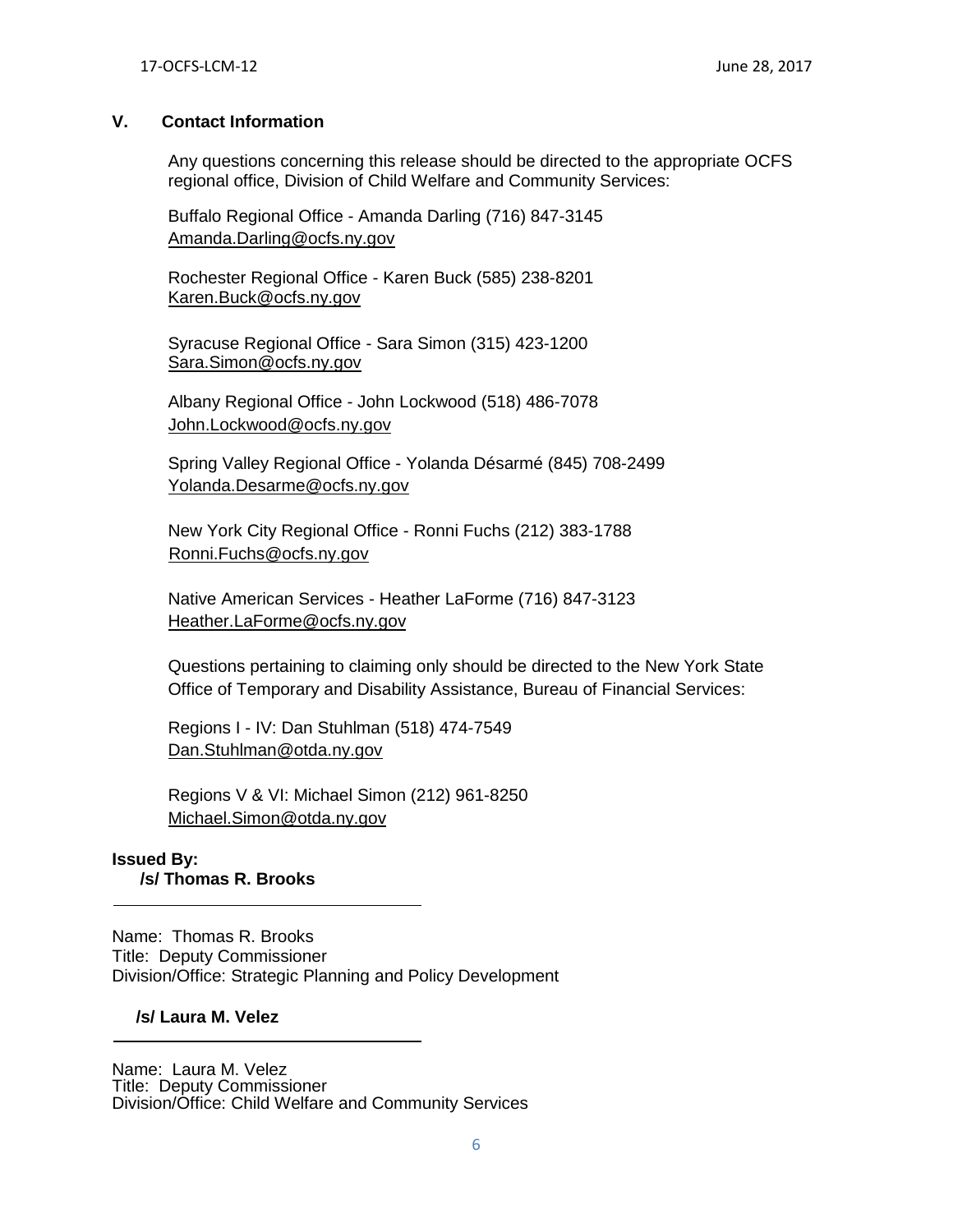# **Attachment A**

# **Application for Community Optional Preventive Services**

## **\$1,000,000 Set-Aside Funding**

| <b>COPS Program Information</b>                   |                                  |  |  |
|---------------------------------------------------|----------------------------------|--|--|
| <b>COPS Program</b><br>Name:                      |                                  |  |  |
| Name of Agency<br>Providing COPS<br>Services:     |                                  |  |  |
| Name of OCFS<br>Approved<br>Program as of<br>2008 |                                  |  |  |
| District:                                         |                                  |  |  |
| Target Group or<br>Community<br>Served:           |                                  |  |  |
| Primary<br>Services:                              |                                  |  |  |
|                                                   | <b>Eligibility Documentation</b> |  |  |

LDSSs that are applying for this separate \$1,000,000 of COPS additional funding may do so by submitting this application with documentation that they meet the eligibility criteria:

#### **1. Evaluation results showing program effectiveness**

LDSSs or programs must demonstrate quality of services provided and program effectiveness.

- Demonstrate how the program is a "best practice" or "evidence-based program";
- Must include Disproportionate Minority Representation (DMR) Data;
- Must document amount of funds used for program evaluation.

#### **2. Demonstrate private monetary support**

LDSSs must demonstrate private monetary support received from July 1, 2016, through June 30, 2017. Donated funds must equal at least 25 percent of the total program cost, but not less than \$15,000.

The following are examples of acceptable documentation of private monetary support:

- Letter of agency/organization providing monetary support;
- Cancelled check from agency/organization providing monetary support; or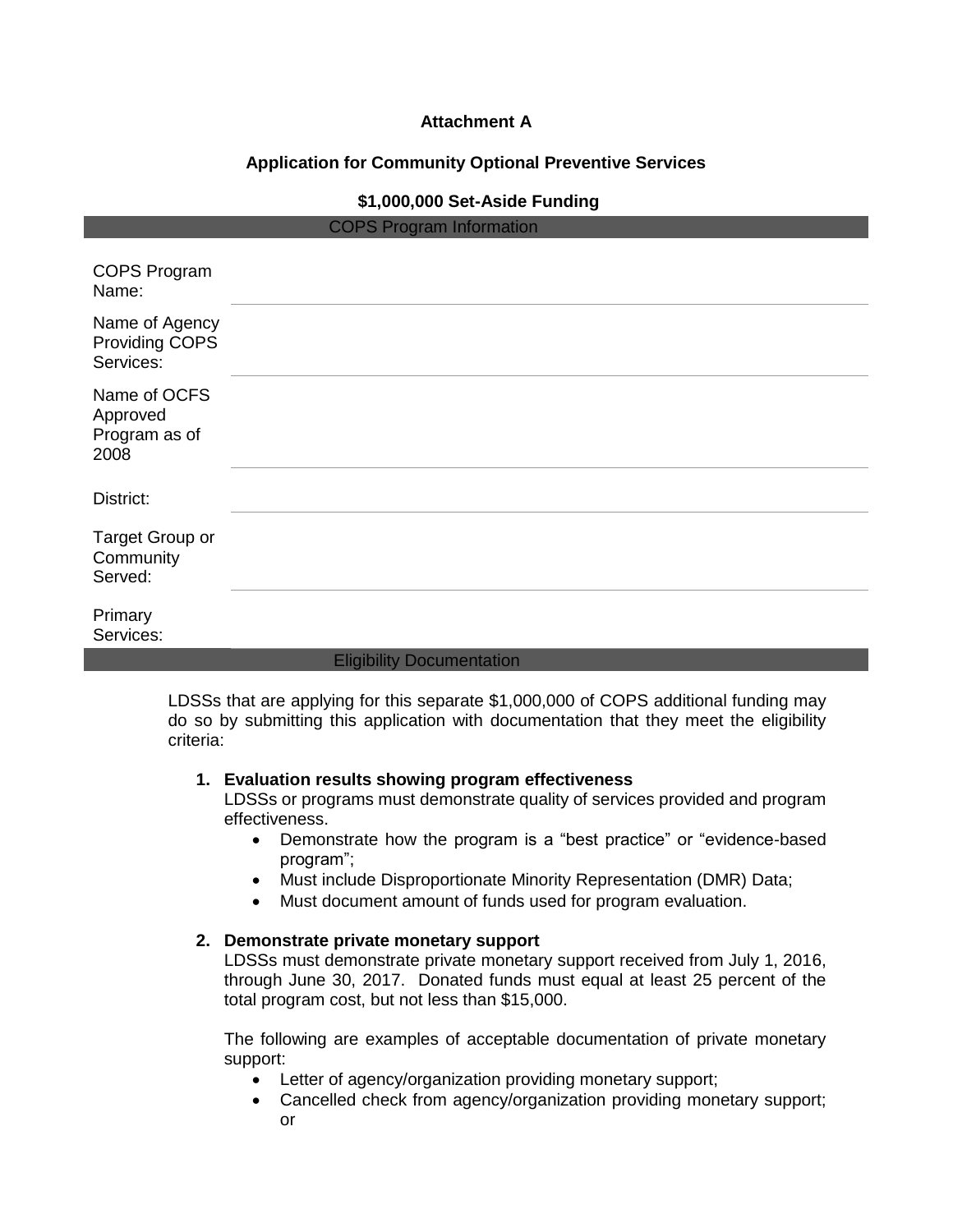• Financial records showing receipt of private funds.

Total Cost of Program:

Total Private Donations: \_\_\_\_\_(equal to 25 percent of program cost or \$15K minimum)

Total Funding Requested:

# **3. Program Budget**

A detailed program budget must be provided.

In order to be eligible, the COPS services must have been provided during the time period of October 1, 2016 through September 30, 2017. Expenditures must be made by October 31, 2017, and claims must be submitted no later than March 31, 2018.

## **4. Program Design**

Submit a program outline explaining the design, components, services to be provided, and population served that is being funded.

Please complete and submit this application with your supporting documentation by July 21, 2017 to:

Bureau of Policy Analysis NYS Office of Children and Family Services Strategic Planning and Policy Development 52 Washington Street, Room 322 N Rensselaer, NY 12144

Or email a copy to [ocfs.sm.policy@ocfs.ny.gov](mailto:ocfs.sm.policy@ocfs.ny.gov)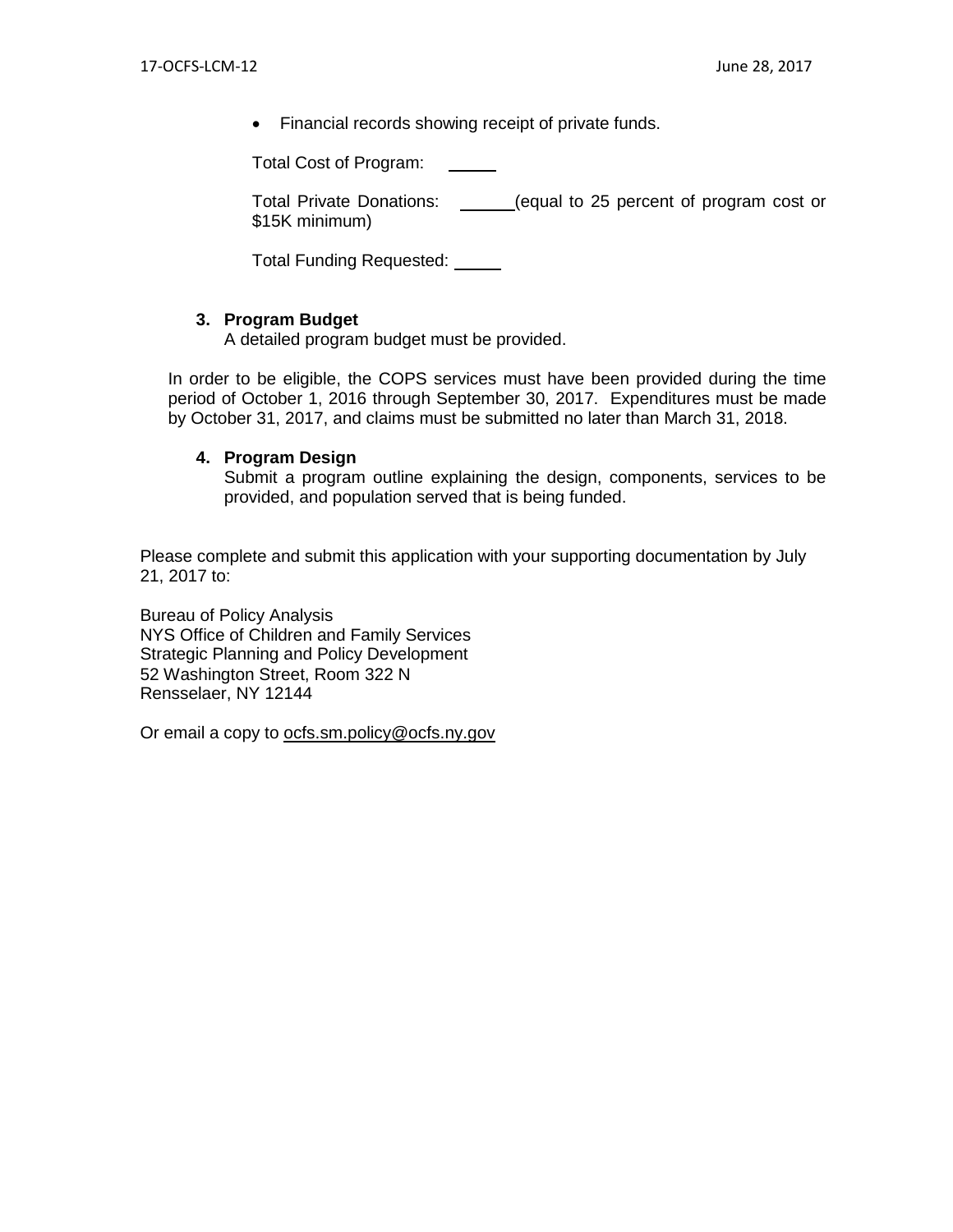## **Attachment B**

## **Community Optional Preventive Services (Set-Aside) Program Report**

| <b>COPS Program Information</b>                     |  |                                                      |  |
|-----------------------------------------------------|--|------------------------------------------------------|--|
| <b>COPS Program Name:</b>                           |  |                                                      |  |
| Name of Agency Providing<br><b>COPS Services:</b>   |  |                                                      |  |
| Name of OCFS-Approved<br>Program in 2008            |  | # of Children Served During<br><b>Review Period:</b> |  |
| District:                                           |  | # of Adults Served During Review<br>Period:          |  |
| Target Group or<br><b>Community Served:</b>         |  | # of Families Served During<br><b>Review Period:</b> |  |
| <b>Primary Services:</b>                            |  |                                                      |  |
| Date Completed:                                     |  | <b>Review</b><br>Period: 10/1/2016 to 9/30/2017      |  |
| <b>Instructions-Performance Targets or Outcomes</b> |  |                                                      |  |

COPS funding is aimed at supporting community services that work with youth and families before a serious problem develops with the long-term goal of reducing the risk of foster care and offering a less costly alternative to placement.

In this section, describe the program's performance targets or outcome areas, currently required of the LDSS in accordance with 07-OCFS-LCM-12, and give evidence of the COPS program's achievement(s) for the review period, in actual data format when possible.

**Outcomes** are the desired benefits or anticipated changes for the target population after their involvement with the program. **Performance targets** are the quantifiable and verifiable improvements in the condition or behavior of the target population resulting from the provision of services that indicate progress related to an outcome that the program intends to achieve by the end of the contract period.

This template gives space to describe three top performance targets or outcomes, but it is not necessary to complete all three sections. If more space is needed, please use the same format on a separate sheet.

Please complete and submit this form by October 15, 2017 to:

Bureau of Policy Analysis NYS Office of Children and Family Services Strategic Planning and Policy Development 52 Washington Street, Room 322 N Rensselaer, NY 12144

Or email a copy to ocfs.sm.policy@ocfs.ny.gov